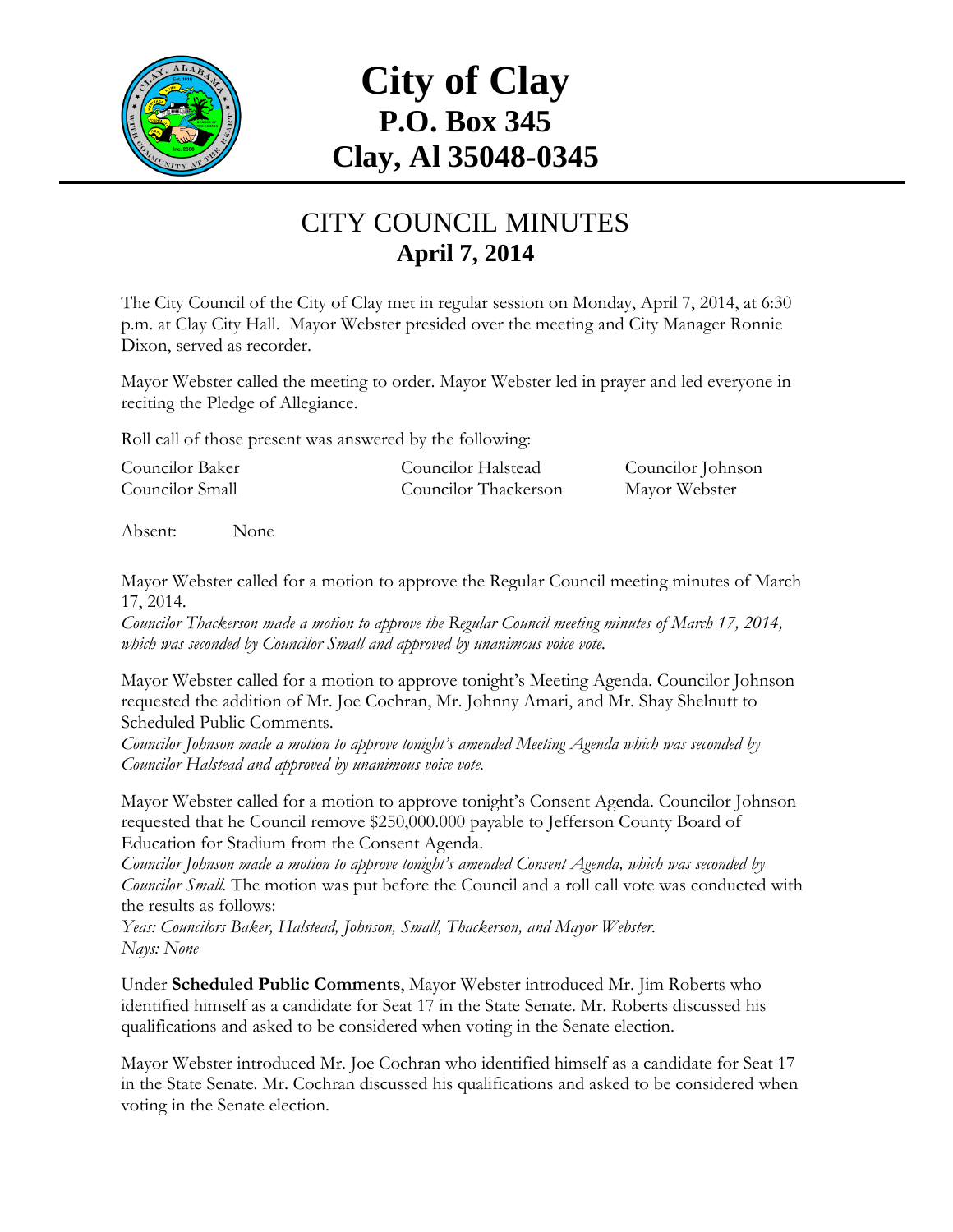

## **CITY OF CLAY CITY COUNCIL MINUTES April 7, 2014**

Mayor Webster introduced Mr. John Amari who identified himself as a candidate for Seat 17 in the State Senate. Mr. Amari discussed his qualifications and asked to be considered when voting in the Senate election.

Mayor Webster introduced Mr. Shay Shelnutt who identified himself as a candidate for Seat 17 in the State Senate. Mr. Shelnutt discussed his qualifications and asked to be considered when voting in the Senate election.

Under **Mayor and Council Comments** Mayor Webster stated that he had nothing new to report on the Finance Committee.

**Councilor Baker** was recognized for a report. He announced that the Public Safety Committee did not meet because of Spring Break, but plans to meet in April.

**Councilor Halstead** was recognized for a report. Councilor Halstead had nothing new to report.

#### **Councilor Johnson** was recognized for a report.

*Councilor Johnson made a motion to appoint Mr. Ron Self and Mr. Wayne Bryant to the Board of Zoning Adjustments which was seconded by Councilor Small and approved by a unanimous voice vote.* Councilor Johnson called on Senior Center Co-Director Linda Plummer who reported on the successful trip to Savannah, Georgia.

Councilor Johnson also reported on the success of the Clay Days Festival. Mr. Dixon stated that the carnival sold 4,500 wristbands and looks forward to coming back next year.

**Councilor Small** was recognized for a report. He announced that the Library will host their annual egg hunt on Sunday, April 13, at 2:00 pm. There will be balloons and prizes. Councilor Small also announced that the weather is preventing Old Springville Road from being paved.

**Councilor Thackerson** was recognized for a report**.** He announced that the Parks and Recreation Committee will meet on April 14.

Under **Reading of Petitions, Applications, Complaints, Appeals, Communications, etc.,** Mayor Webster announced that there were none.

Under the **City Manager's Report**, City Manager Ronnie Dixon reported the account balances in the General Fund = \$428,964.29; Senior Citizens Fund = \$4,531.11; Library Fund  $= $1,480.72$ ; Contractors Bond  $= $168,721.92$ ; Capital Improvement Fund  $= $231,327.42$ ; 4 & 5 Cent Gasoline Fund = \$206,984.52; 7 Cent Gasoline Fund = \$220,337.33; Road Project Fund = \$175,000.00; Contingency Fund = \$175,000.00; BBT Fund= \$6,250.00; Ballpark Revenue YTD= \$51,215.50; and Ballpark Expense YTD= -\$26,570.71.

Under **Resolutions, Ordinances, Orders and Other Business** Mayor Webster announced that there were none.